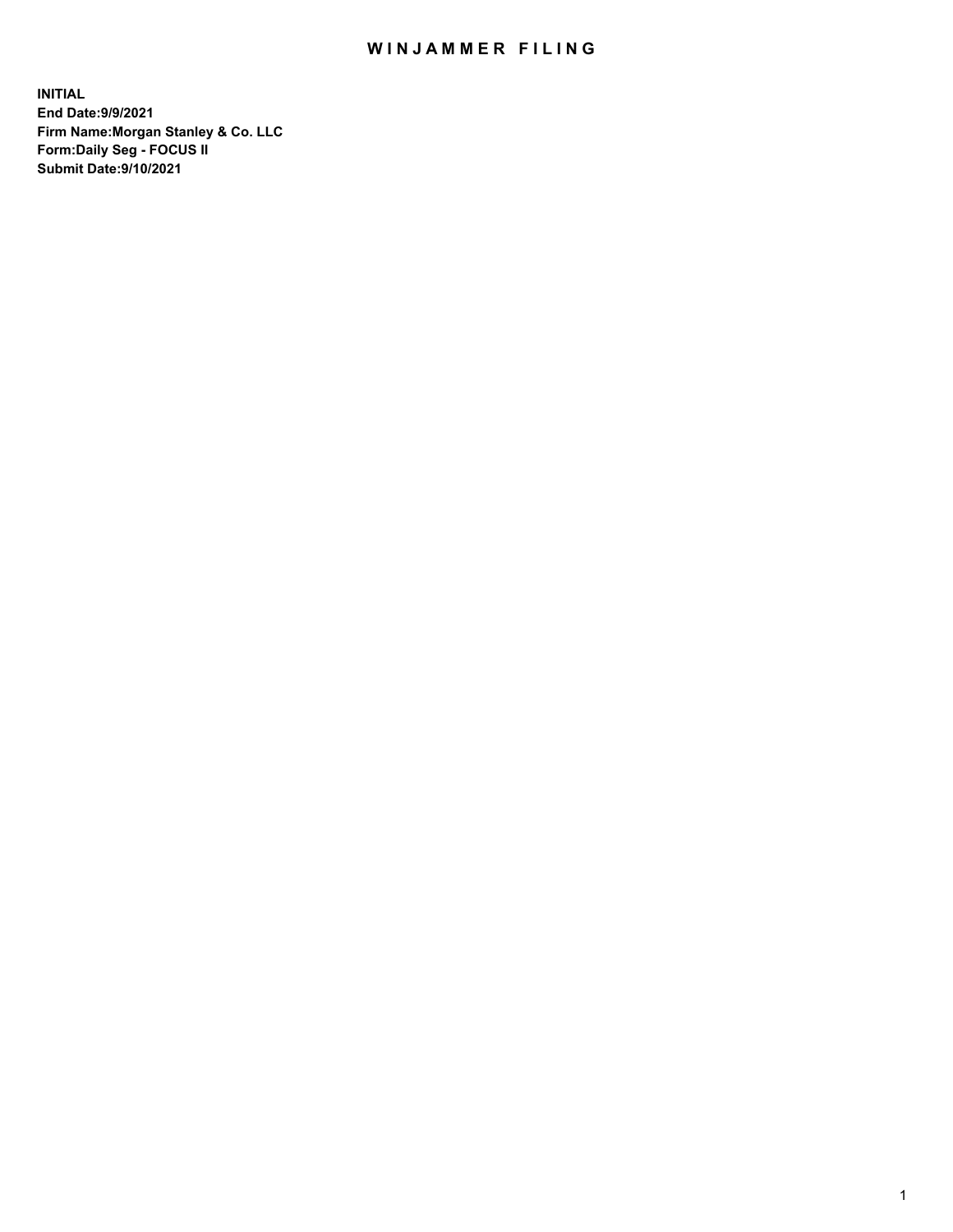**INITIAL End Date:9/9/2021 Firm Name:Morgan Stanley & Co. LLC Form:Daily Seg - FOCUS II Submit Date:9/10/2021 Daily Segregation - Cover Page**

| Name of Company                                                                                                                                                                                                                                                                                                                | <b>Morgan Stanley &amp; Co. LLC</b>                    |
|--------------------------------------------------------------------------------------------------------------------------------------------------------------------------------------------------------------------------------------------------------------------------------------------------------------------------------|--------------------------------------------------------|
| <b>Contact Name</b>                                                                                                                                                                                                                                                                                                            | <b>Ikram Shah</b>                                      |
| <b>Contact Phone Number</b>                                                                                                                                                                                                                                                                                                    | 212-276-0963                                           |
| <b>Contact Email Address</b>                                                                                                                                                                                                                                                                                                   | Ikram.shah@morganstanley.com                           |
| FCM's Customer Segregated Funds Residual Interest Target (choose one):<br>a. Minimum dollar amount: ; or<br>b. Minimum percentage of customer segregated funds required:% ; or<br>c. Dollar amount range between: and; or<br>d. Percentage range of customer segregated funds required between: % and %.                       | 235,000,000<br><u>0</u><br>00<br>0 Q                   |
| FCM's Customer Secured Amount Funds Residual Interest Target (choose one):<br>a. Minimum dollar amount: ; or<br>b. Minimum percentage of customer secured funds required:% ; or<br>c. Dollar amount range between: and; or<br>d. Percentage range of customer secured funds required between:% and%.                           | 140,000,000<br><u>0</u><br><u>00</u><br>0 <sub>0</sub> |
| FCM's Cleared Swaps Customer Collateral Residual Interest Target (choose one):<br>a. Minimum dollar amount: ; or<br>b. Minimum percentage of cleared swaps customer collateral required:% ; or<br>c. Dollar amount range between: and; or<br>d. Percentage range of cleared swaps customer collateral required between:% and%. | 92,000,000<br><u>0</u><br><u>00</u><br>0 <sub>0</sub>  |

Attach supporting documents CH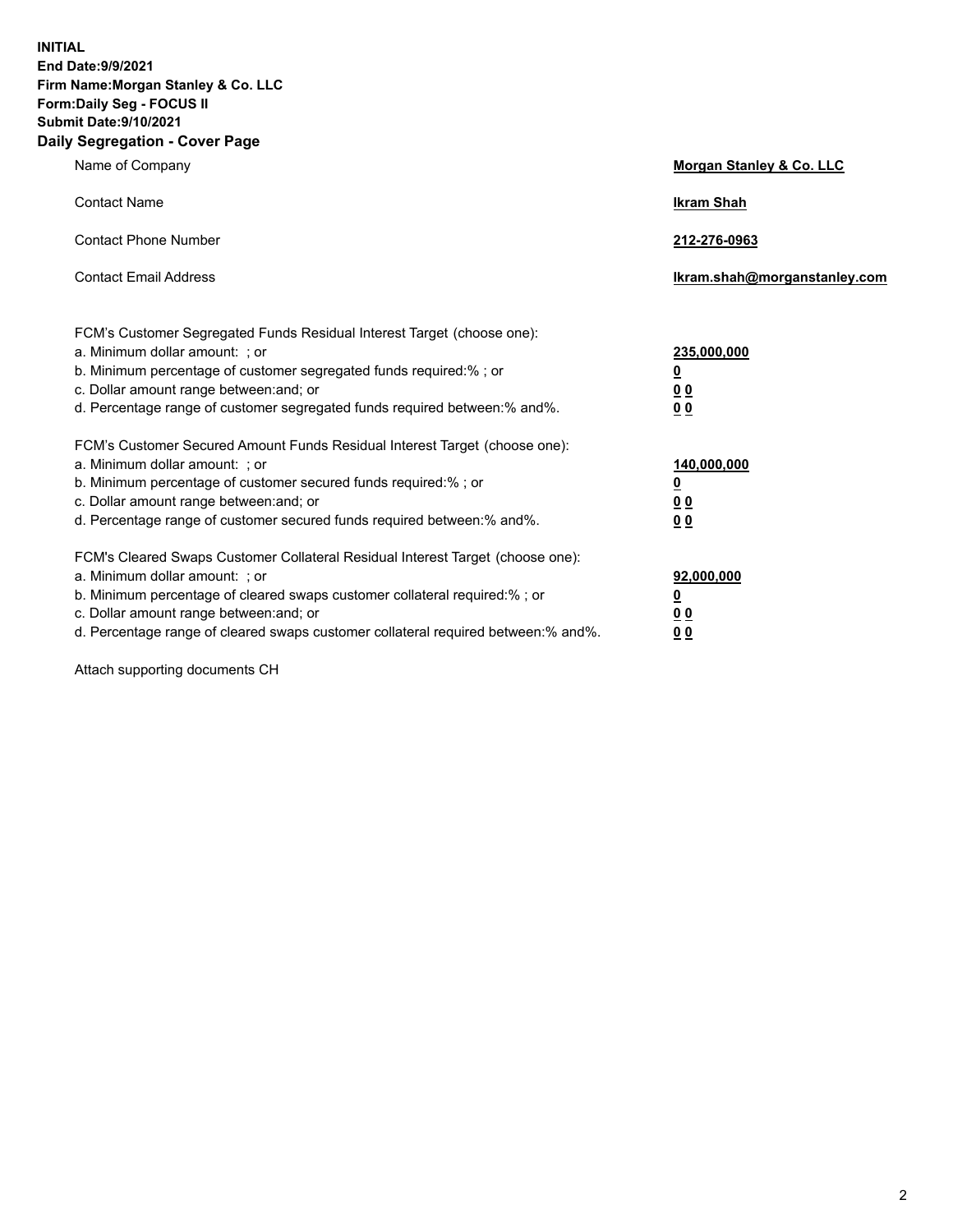## **INITIAL End Date:9/9/2021 Firm Name:Morgan Stanley & Co. LLC Form:Daily Seg - FOCUS II Submit Date:9/10/2021 Daily Segregation - Secured Amounts**

Foreign Futures and Foreign Options Secured Amounts Amount required to be set aside pursuant to law, rule or regulation of a foreign government or a rule of a self-regulatory organization authorized thereunder

- 1. Net ledger balance Foreign Futures and Foreign Option Trading All Customers A. Cash **4,832,410,919** [7315]
	- B. Securities (at market) **2,056,411,431** [7317]
- 2. Net unrealized profit (loss) in open futures contracts traded on a foreign board of trade **930,685,329** [7325]
- 3. Exchange traded options
	- a. Market value of open option contracts purchased on a foreign board of trade **60,292,615** [7335]
	- b. Market value of open contracts granted (sold) on a foreign board of trade **-30,329,024** [7337]
- 4. Net equity (deficit) (add lines 1. 2. and 3.) **7,849,471,270** [7345]
- 5. Account liquidating to a deficit and account with a debit balances gross amount **55,544,772** [7351] Less: amount offset by customer owned securities **-54,404,157** [7352] **1,140,615**
- 6. Amount required to be set aside as the secured amount Net Liquidating Equity Method (add lines 4 and 5)
- 7. Greater of amount required to be set aside pursuant to foreign jurisdiction (above) or line 6.

## FUNDS DEPOSITED IN SEPARATE REGULATION 30.7 ACCOUNTS

- 1. Cash in banks
	- A. Banks located in the United States **275,327,310** [7500]
	- B. Other banks qualified under Regulation 30.7 **560,124,509** [7520] **835,451,819**
- 2. Securities
	- A. In safekeeping with banks located in the United States **669,716,161** [7540]
	- B. In safekeeping with other banks qualified under Regulation 30.7 **57,763,501** [7560] **727,479,662**
- 3. Equities with registered futures commission merchants
	-
	- B. Securities **0** [7590]
	- C. Unrealized gain (loss) on open futures contracts **-185,223** [7600]
	- D. Value of long option contracts **0** [7610]
	- E. Value of short option contracts **0** [7615] **14,120,070** [7620]
- 4. Amounts held by clearing organizations of foreign boards of trade
	- A. Cash **0** [7640]
	- B. Securities **0** [7650]
	- C. Amount due to (from) clearing organization daily variation **0** [7660]
	- D. Value of long option contracts **0** [7670]
	- E. Value of short option contracts **0** [7675] **0** [7680]
- 5. Amounts held by members of foreign boards of trade
	-
	-
	- C. Unrealized gain (loss) on open futures contracts **930,870,552** [7720]
	- D. Value of long option contracts **60,292,615** [7730]
	- E. Value of short option contracts **-30,329,024** [7735] **6,536,362,746**
- 6. Amounts with other depositories designated by a foreign board of trade **0** [7760]
- 7. Segregated funds on hand **0** [7765]
- 8. Total funds in separate section 30.7 accounts **8,113,414,297** [7770]
- 9. Excess (deficiency) Set Aside for Secured Amount (subtract line 7 Secured Statement Page 1 from Line 8)
- 10. Management Target Amount for Excess funds in separate section 30.7 accounts **140,000,000** [7780]
- 11. Excess (deficiency) funds in separate 30.7 accounts over (under) Management Target **122,802,412** [7785]

**0** [7305]

[7354] **7,850,611,885** [7355]

**7,850,611,885** [7360]

[7530]

[7570]

A. Cash **14,305,293** [7580]

 A. Cash **4,246,596,834** [7700] B. Securities **1,328,931,769** [7710] [7740] **262,802,412** [7380]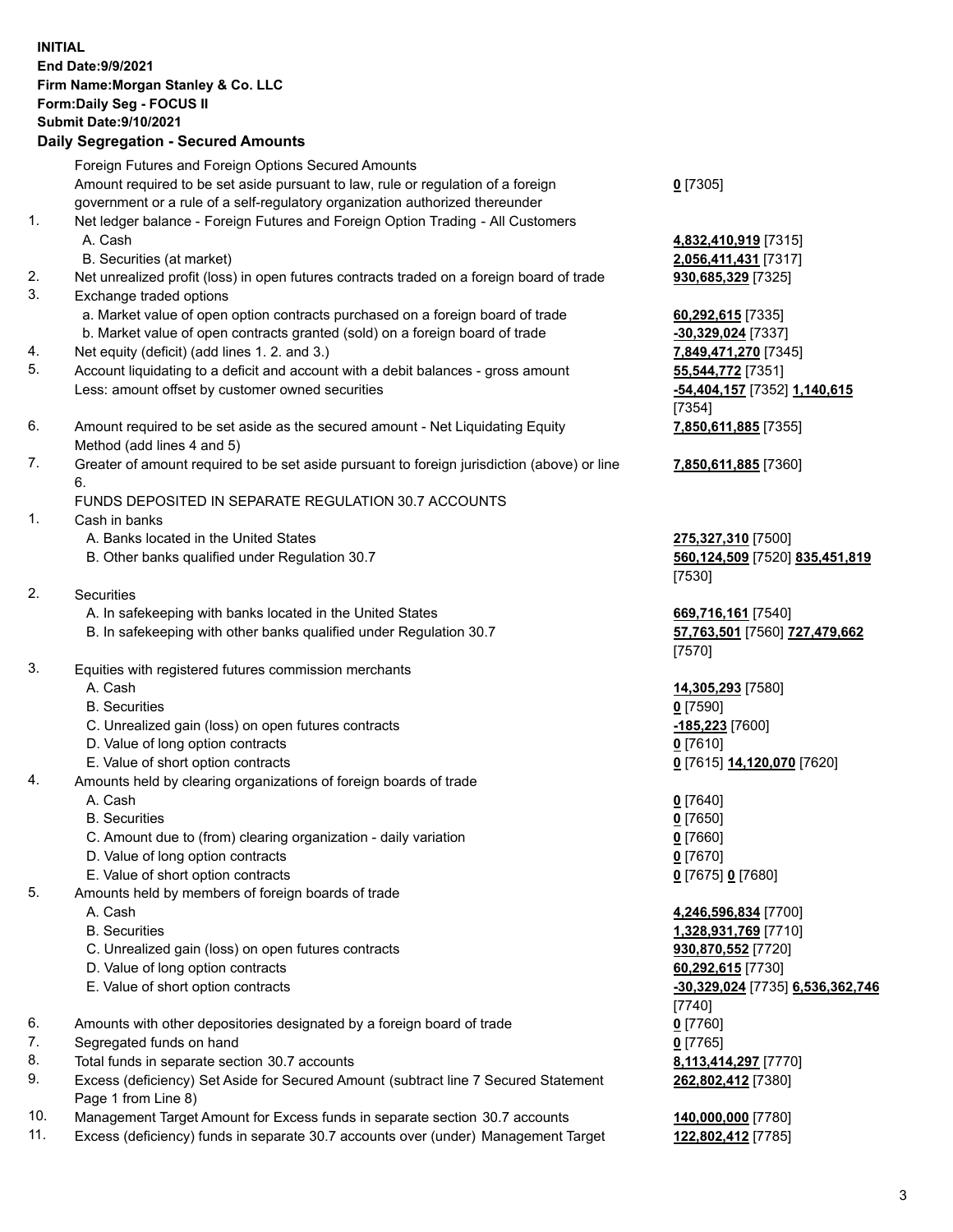**INITIAL End Date:9/9/2021 Firm Name:Morgan Stanley & Co. LLC Form:Daily Seg - FOCUS II Submit Date:9/10/2021 Daily Segregation - Segregation Statement** SEGREGATION REQUIREMENTS(Section 4d(2) of the CEAct) 1. Net ledger balance A. Cash **15,529,864,268** [7010] B. Securities (at market) **7,750,768,838** [7020] 2. Net unrealized profit (loss) in open futures contracts traded on a contract market **2,075,158,103** [7030] 3. Exchange traded options A. Add market value of open option contracts purchased on a contract market **1,430,152,823** [7032] B. Deduct market value of open option contracts granted (sold) on a contract market **-1,024,615,695** [7033] 4. Net equity (deficit) (add lines 1, 2 and 3) **25,761,328,337** [7040] 5. Accounts liquidating to a deficit and accounts with debit balances - gross amount **235,051,298** [7045] Less: amount offset by customer securities **-233,614,254** [7047] **1,437,044** [7050] 6. Amount required to be segregated (add lines 4 and 5) **25,762,765,381** [7060] FUNDS IN SEGREGATED ACCOUNTS 7. Deposited in segregated funds bank accounts A. Cash **2,659,600,715** [7070] B. Securities representing investments of customers' funds (at market) **0** [7080] C. Securities held for particular customers or option customers in lieu of cash (at market) **2,778,283,970** [7090] 8. Margins on deposit with derivatives clearing organizations of contract markets A. Cash **15,517,018,855** [7100] B. Securities representing investments of customers' funds (at market) **0** [7110] C. Securities held for particular customers or option customers in lieu of cash (at market) **4,821,723,161** [7120] 9. Net settlement from (to) derivatives clearing organizations of contract markets **-186,628,014** [7130] 10. Exchange traded options A. Value of open long option contracts **1,430,152,823** [7132] B. Value of open short option contracts **-1,024,615,695** [7133] 11. Net equities with other FCMs A. Net liquidating equity **3,246,240** [7140] B. Securities representing investments of customers' funds (at market) **0** [7160] C. Securities held for particular customers or option customers in lieu of cash (at market) **0** [7170] 12. Segregated funds on hand **150,761,707** [7150] 13. Total amount in segregation (add lines 7 through 12) **26,149,543,762** [7180] 14. Excess (deficiency) funds in segregation (subtract line 6 from line 13) **386,778,381** [7190]

- 15. Management Target Amount for Excess funds in segregation **235,000,000** [7194]
- 16. Excess (deficiency) funds in segregation over (under) Management Target Amount Excess

**151,778,381** [7198]